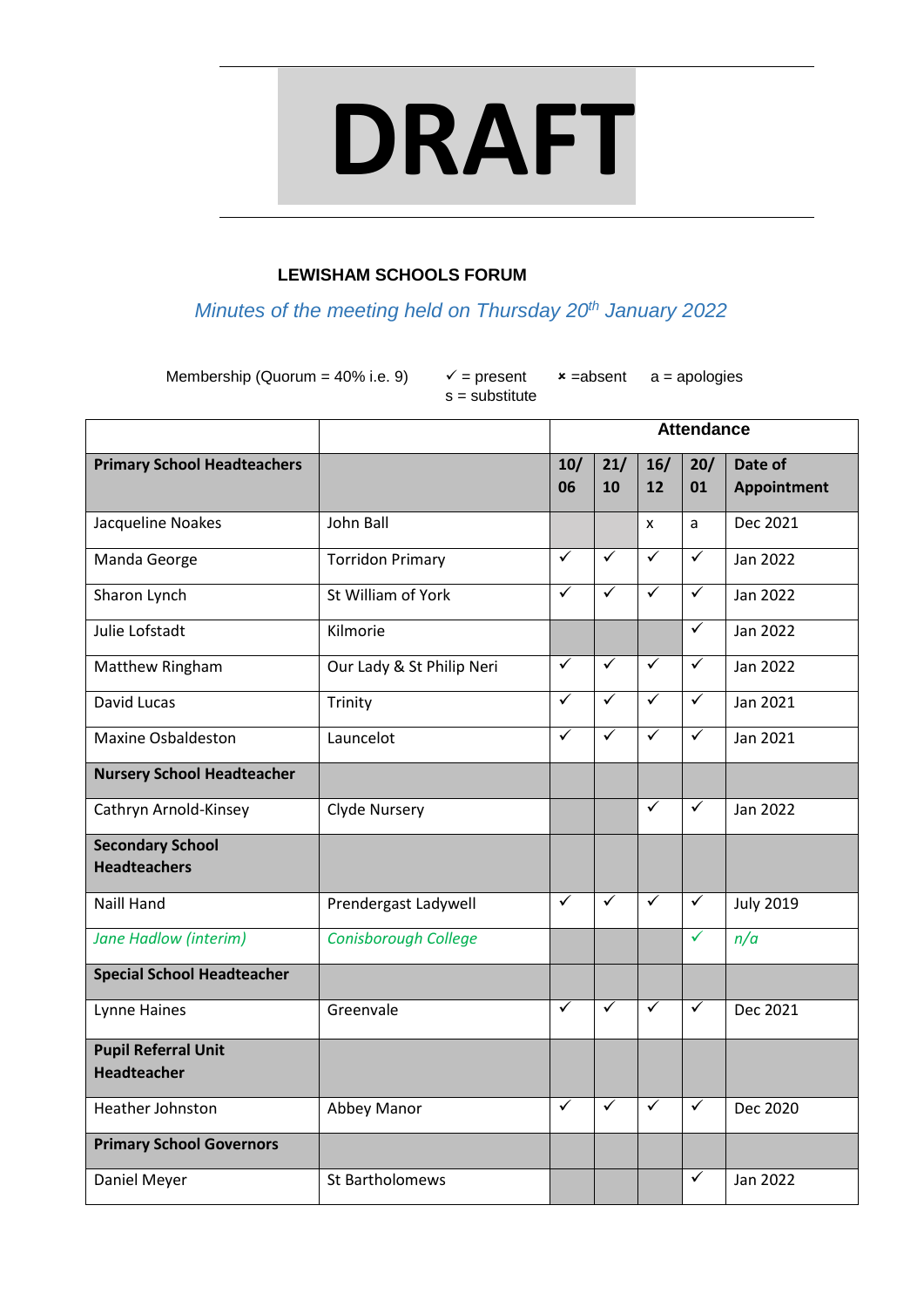| Peter Fidel                           | <b>Eliot Bank and Gordonbrock</b><br>Federation                | $\checkmark$         | $\checkmark$   | $\checkmark$ | a            | <b>June 2021</b> |
|---------------------------------------|----------------------------------------------------------------|----------------------|----------------|--------------|--------------|------------------|
| <b>Secondary &amp; Special School</b> |                                                                |                      |                |              |              |                  |
| <b>Governors</b>                      |                                                                |                      |                |              |              |                  |
| Pat Barber                            | <b>Bonus Pastor</b>                                            | $\checkmark$         | $\checkmark$   | $\checkmark$ | $\checkmark$ | Jan 2022         |
| Andy Rothery                          | Leathersellers Federation                                      | $\checkmark$         | a              | $\checkmark$ | ×            | <b>June 2021</b> |
| <b>VACANT</b>                         | SPECIAL SCHOOL                                                 |                      |                |              |              |                  |
| <b>Academies</b>                      |                                                                |                      |                |              |              |                  |
| Miz Mann                              | <b>STEP Academy Trust</b>                                      |                      | a              | $\checkmark$ | $\checkmark$ | Oct 2021         |
| Ann Butcher                           | Childeric                                                      | ✓                    | $\pmb{\times}$ | ✓            | a            | <b>June 2021</b> |
| 14-19 Consortium Rep                  |                                                                |                      |                |              |              |                  |
| Asfa Sohail                           | Lewisham Southwark College                                     | $\checkmark$         | $\checkmark$   | a            | a            | Mar 2019         |
| <b>Early Years - PVI</b>              |                                                                |                      |                |              |              |                  |
| <b>VACANT</b>                         |                                                                |                      |                |              |              |                  |
| <b>Diocesan Authorities</b>           |                                                                |                      |                |              |              |                  |
| Sara Sanbrook-Davies                  | Southwark Diocesan Board of<br>Education                       | $\checkmark$         | ✓              | $\checkmark$ | ✓            | Dec 2019         |
| Yvonne Epale                          | Education Commission -<br><b>Catholic Diocese of Southwark</b> | $\blacktriangledown$ | $\checkmark$   | $\checkmark$ | $\checkmark$ | May 2021         |
|                                       |                                                                |                      |                |              |              |                  |

| <b>Observers/Others in attendance</b> |                        |
|---------------------------------------|------------------------|
| Director CYP                          | Angela Scattergood     |
| <b>Strategic Business Partner</b>     | Mala Dadlani           |
| <b>Business Partner</b>               | Lurenco Reynolds-Moxam |
| <b>Business Partner</b>               | <b>Floyd Roberts</b>   |
| <b>Head of Finance</b>                | Nick Penny             |
| Director of Lewisham Learning         | Sandra Roberts         |
| LB Lewisham                           | <b>Ruth Griffiths</b>  |
| Leathersellers' Federation            | <b>Tony Marnham</b>    |
| <b>NEU</b>                            | James Kerr             |
| Clerk                                 | Janita Aubun           |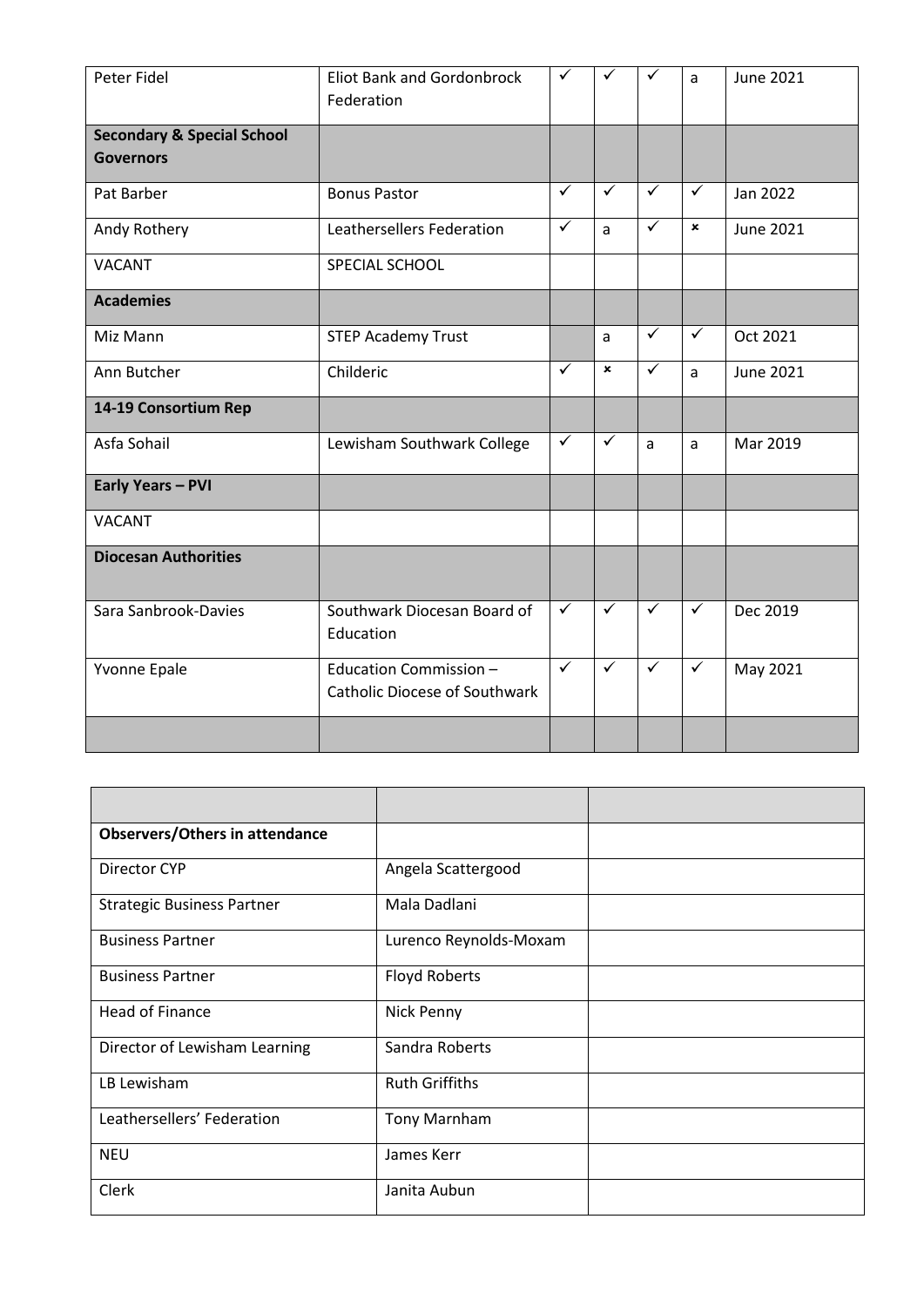## **1. Apologies and Acceptance of Apologies**

Apologies accepted from Peter Fidel, Ann Butcher, Jacqueline Noakes and Asfa Sohail.

The Chair along with other forum members welcomed new members of the forum: - Daniel Meyer (Primary Governor representative) from St Bartholomews, Jacqueline Noakes (Primary Head representative) from John Ball and Julie Loffstadt (Primary Head representative) Kilmorie. Also Jane Hadlow representing Secondary Heads, interim for this meeting.

Forum were informed that Michael Sullivan, has resigned from his position as Secondary Head representative. Jane Hadlow was attending as the secondary schools representative.

## **2. Declaration of Interest**

One declaration:- Jane Hadlow is a head of a red RAG secondary school and is supported by Lewisham Learning.

## **3. Minutes of the Meeting of 16 December 2021**

Agreed

## **4. Matters arising**

None

# **5. Dedicated Schools Grant (DSG) 2022/23 – Summary Overview – Part 1 of 3**

The purpose of this report is to provide Schools Forum with a technical update on the 2022/23 DSG funding settlement for Lewisham.

Schools Block is the basis of the APT tool submission.

CSSB – confirmed the reduction in funding which was marginally higher than expected, reflecting the reduction in pupil numbers in the primary phase.

High Needs – noted increase in funding but equally recognised increase in pressure (now circa £11m). Key driver remains the number of young people placed out of borough.

Early Years Block funding – remains provisional until January 2022 and January 2023 pupil data census has been finalised; this includes the supplementary factor for nursery schools. It was reiterated to Schools Forum that in December 2021, the DfE confirmed increases in funding for Early Years of 17p per hour for 3 and 4 year olds and increase of 21p per hour for 2 year olds.

The report also provided an update on the "supplementary grant" supporting the increase in National Insurance for 2022/23. Forum were advised that base information has been received as stated in the report which schools could use to estimate, and that school by school information would be received in the Spring for EY, Primary and Secondary phase pupils.

With regards to the High Needs Block (special school provision only), it appears that the grant distribution will need to be a local decision. What is not clear is the funding for resource base. It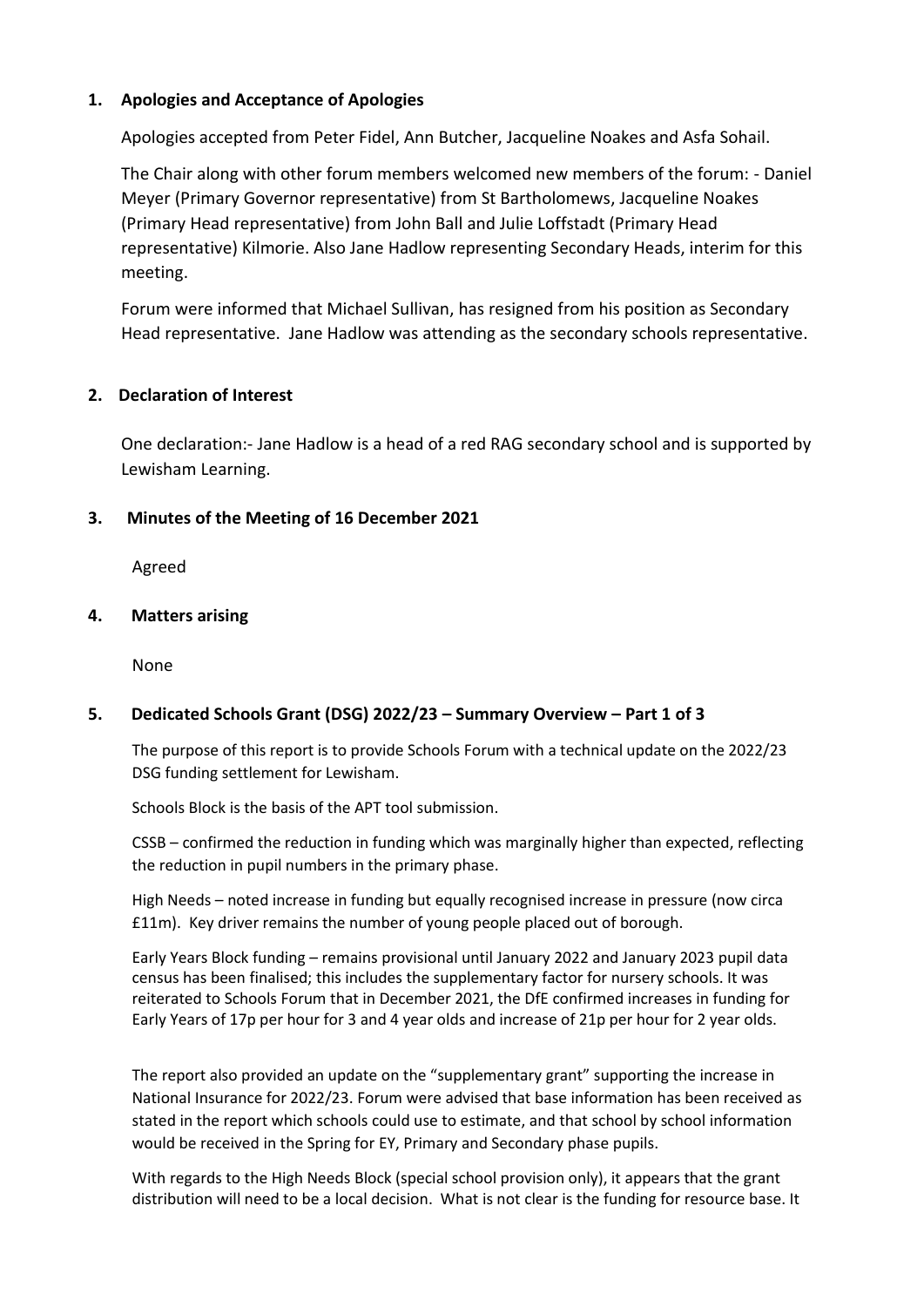is likely that the resource base NI support will be via the Grant allocations as stated above as these people are on the census count. This will need to be checked.

## **Recommendation:-**

Following discussion, Schools Forum agreed to delegate the responsibility to Officers for the HN funding to support NI increase - with sign off from the Chair of Schools Forum/Vice Chair.

#### **Decision:-**

 $\triangleright$  agreed.

# **6. Dedicated Schools Grant (DSG) – De-delegation Request for School Improvement and Brokerage Grant – Part 2 of 3**

Report presented by Sandra Roberts, Director of Lewisham Learning. This report notes the cessation of the School Improvement and Brokerage Grant n 2023/24, with partial (50% reduction in 2022/23) which affects the deliverability of School Improvement functions via Lewisham learning. The report seeks funding support from Schools forum as part of the dedelegation process.

Schools Forum were informed that on the basis Schools Forum supports the de-delegation request, services from Lewisham Learning would continue as present.

If the request is not supported, an exit strategy would be actioned with immediate effect, to ensure spend for 2022/23 is within budget allocations and will have implications for the LA's ability to support schools.

The de-delegation position per school is £5.25 per pupil.

#### **Recommendation:-**

 Schools Forum is asked to consider increased de-delegation to support the fallout which will require £5.25 per pupil from maintained primary and secondary phase schools. Forum were asked to support either a 1 year agreement or 2 year agreement via de-delegation.

#### **Decision:-**

 $\triangleright$  Schools Forum agreed additional support for 1 year (subject to officers returning with a strategy put together, ready for 2023/24).

# **7. Dedicated Schools Grant Mandate (DSG) 2022/23 – Authority Proforma Tool (APT) (Schools Funding Formula) 2022/23 – Part 3 of 3**

The main focus of this report is for Schools Forum to consider with regards submission of the Schools Funding Formula to the DfE on the 21st January 2022.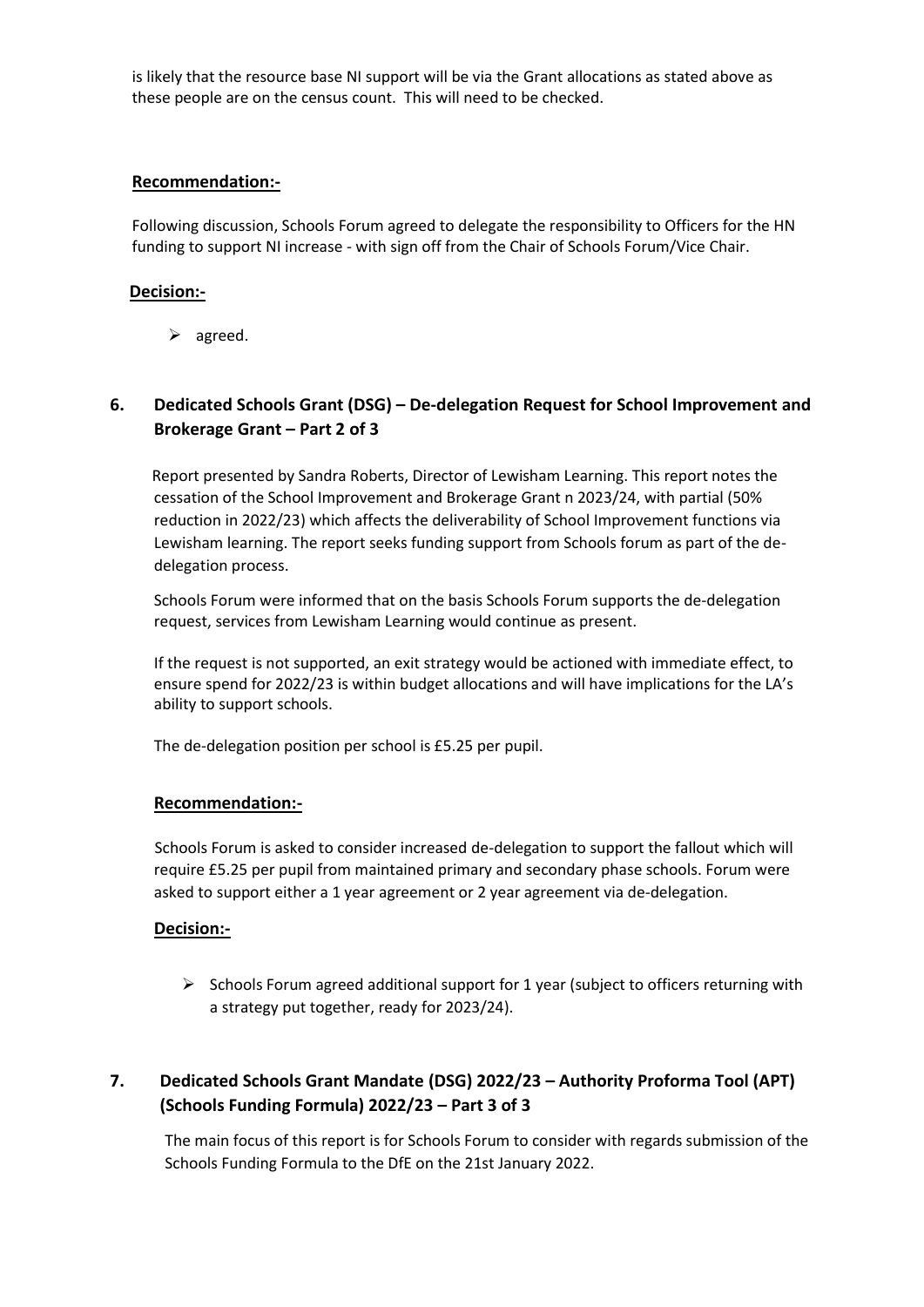## **Recommendation:-**

Option 1 – Provides schools with a maximised Minimum Funding Guarantee (MFG) of 2% and leaving a residual £709,742 (0.3%) to support pressures in the High Needs Block.

or

Option 2 – Provides schools with 1.75% MFG and enables the maximum £1.057m transfer to High Needs Block to support the pressures.

As part of the consideration, Schools Forum is asked to note the difference between the two options is £347k representing a de-minimis of 0.16% of the overall budget. – all primary and secondary age schools voting.

The Strategic Business Partner lead advised Schools forum that since the reports were dispatched a pressure has come to light which will have implications for the PFI schools arising from the increase in Energy Prices. It was noted that all schools (excluding the PFI contract schools) are part of the councils main contract which is expected to fair more favourably. Expectation is that prices for schools on the councils contract could potentially see price increase of circa 30% to 50%, however the PFI contracts could see increase of potentially 100% plus. The Executive Director for CYP sought views from Schools forum if there was any appetite to support the PFI schools from the funds transferred to the LA. Schools forum did not support this position and clearly advised that any transfer of funds must support only the high needs block.

# **Decision:-**

- $\triangleright$  Schools forum agreed option 1. i.e. 2% uplift for all schools on MFG. Noting that as no cap on ceiling has been applied, some schools will see increases in excess of the 2%.
- $\triangleright$  Additional request to allow some of the funding to support PFI schools with respect to energy price increase for 2022/23 – not supported.

## **8. Any Other Business**

## **Update on Term Time Only (TTO)**

Forum were informed there is a spreadsheet available on Services for Schools listing those eligible for TTO monies on a school by school basis, and who have had their position approved online by ACAS. Approx. 25% have signed COT£ agreements and should be paid by end of January 2022. Also informed that there are potentially circa 400 leaver applications to date; claim deadline is end February 2022. Forum advised to exercise caution in not misunderstanding the definition of a 'leaver'. Reminder that term time only funding is likely to be 30% contribution from the school and remainder from Local Authority Corporate Resources balance brought forward and the balance of the DSG. Finance service will undertake the costings and communicate any rebate accordingly.